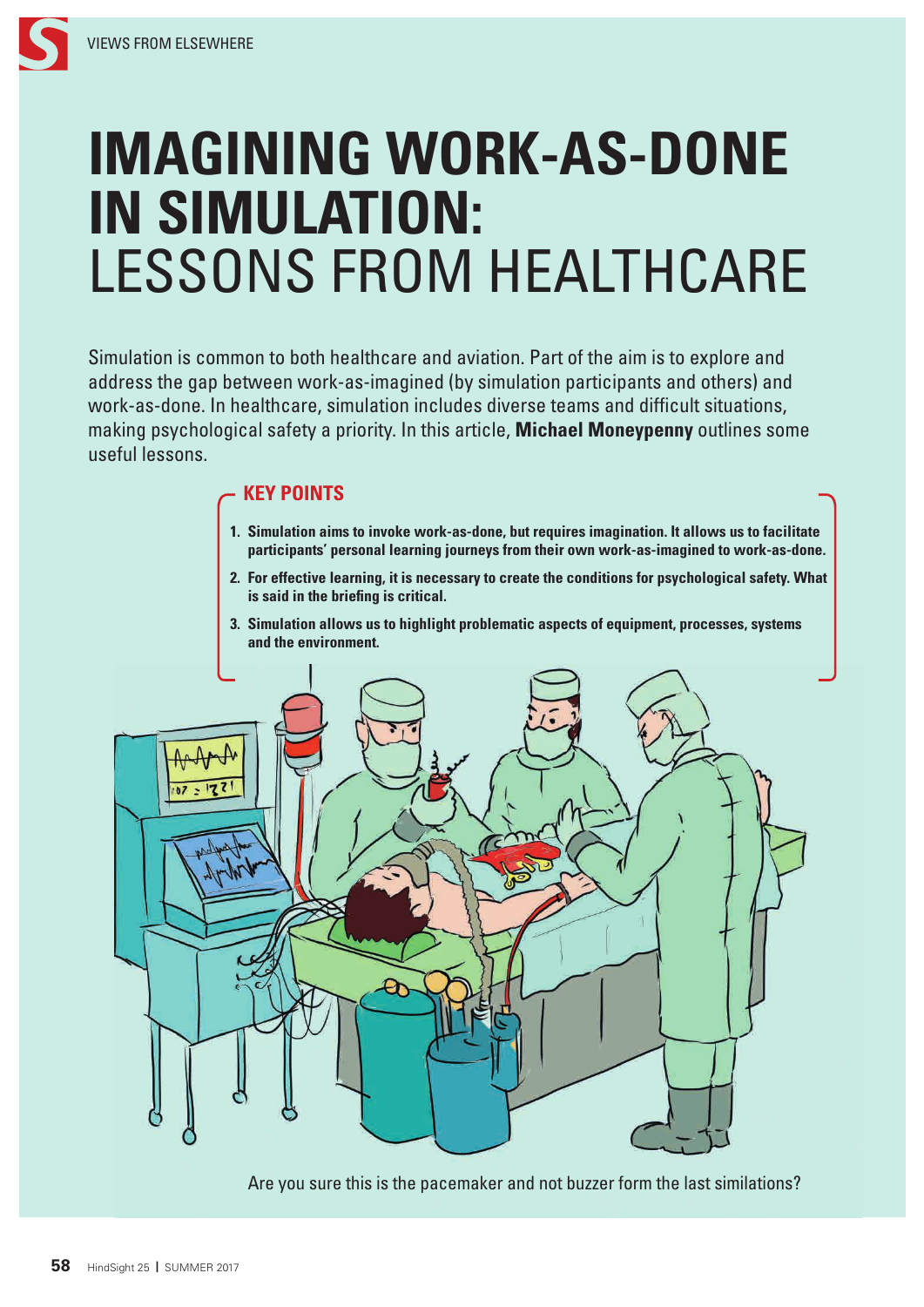Simulation occupies a unique domain in the industries in which it is employed for learning and assessment. The aim in simulation delivery is not for 'the real' but for realism; not for making scenarios as real as possible but rather as realistic as necessary to invoke 'real-life' behaviour. Yet all simulation requires a suspension of disbelief and a degree of imagination by the participant, who must become immersed in the scenario they are faced with. In this twilight where the real, the realistic and the make-believe intertwine we can gain some insights into 'workas-imagined' (WAI) and 'work-as-done' (WAD).

# Realising personal performance gaps: Life-threatening asthma

One of the most powerful rationales for using simulation is that it allows us to facilitate participants' personal learning journeys from their own WAI to WAD. Asthma is increasing in prevalence and most attacks are easily treated with an inhaler. However some attacks worsen into life-threatening asthma, which will lead to death if not diagnosed and managed quickly and effectively. Most final year medical students are able to explain the investigations, the management options, and the need for early intensive care input. The students may rate themselves fairly high in terms of confidence in dealing with this imaginary scenario. Place those same students into an immersive simulation, with a 'patient' (mannequin) whose saturations are falling and who is unable to complete sentences, and the results are very different. The call for help is often late or never carried out as the student is too busy dealing with the problem at hand and cannot project into the future. Important investigations are omitted while inessential ones become a focus of attention. Within a safe learning environment this experience is a lightbulb moment for the student: they appreciate the disconnect between the theory and the application, between the seemingly straightforward WAI and the messy WAD.

# Psychological safety and briefing the participants

In healthcare simulation our first concern is the psychological safety of the participants. Participants are often under stress because they are unsure of how well they will perform (WAD) and how well this will correspond to the image they have of themselves (WAI). A presentation slide on the Scottish Centre for Simulation and Clinical Human Factors faculty development course states: "Prioritise your relationship with the learners above the content of the course". Creating a safe learning environment serves a number of functions. The safe learning environment means that people will engage with the simulated scenario, performing as they would 'in real life', rather than focusing on the elements which are not realistic. During the post-scenario debrief, the safe learning environment fosters additional engagement; people will discuss their own mistakes, be open to critique from others and be willing to critique others' performance. The safe learning environment also creates the conditions that are a prerequisite for personal change: a lowering of defense mechanisms, the acceptance of personal fallibility and the belief in the possibility of improvement. Lastly, the safe learning environment helps to convince participants of the benefits of simulation as a learning technique and encourages repeated engagement. The 'difficult' quiet group of learners is often a result of a lack of perceived safety.

Psychological safety is created. It does not emerge naturally when a group of professionals get together, or are 'forced' to attend, for a learning experience. Psychological safety is established in a number of ways, which include:

- how participants are welcomed
- the environment in which the learning is to take the place
- the confidentiality of performance, and
- the briefing at the start of the day.

The briefing provides an opportunity to prepare participants for the unexpected, while at the same time instilling hope.

A typical briefing might include something along the lines of the following:

*You may be wondering if you are going to make a mistake today in front of your colleagues.*

#### *Let me put your mind at ease.*

*You are going to make not just one mistake, but a number of mistakes today.*

*None of us, including me, perform as well as we imagine we will when placed under stress. This results in gaps in performance.*

*I have been involved in incidents in clinical practice which have led to patient harm and, a couple of times, contributed to a patient's death. Although I cannot be certain, I am convinced that for a number of those mistakes, had I made them in a simulated environment, I would not have made them with patients.*

*So today is an opportunity for all of us to make mistakes in a safe environment and to dissect those mistakes, so that we can learn from them and not repeat them in real life.*

The briefing relaxes participants. They now know that their own WAI and WAD will be divergent, but that these gaps will be explored to improve their own performance.

## Medical devices

As in aviation and ATC specifically, healthcare workers are surrounded by complicated devices. These devices can cause harm if used improperly. Simulation uses real equipment when this is essential for immersion. This means that the stressful simulated scenario (WAD) can expose weaknesses in the design of medical devices, which may be difficult for the manufacturers to predict (WAI).

For anaesthetists, the primary piece of equipment is the anaesthetic machine. Anaesthesia is one of the safest medical specialties and this is reflected in the safety mechanisms built into the modern anaesthetic machine. One safeguard is the hypoxic guard, which prevents the delivery of fatal 100% nitrous oxide. Another safeguard is the pin-index system, which prevents the potentially fatal swapping of gas cylinders. However, design weaknesses still exist. For example a well-known anaesthetic machine manufacturer